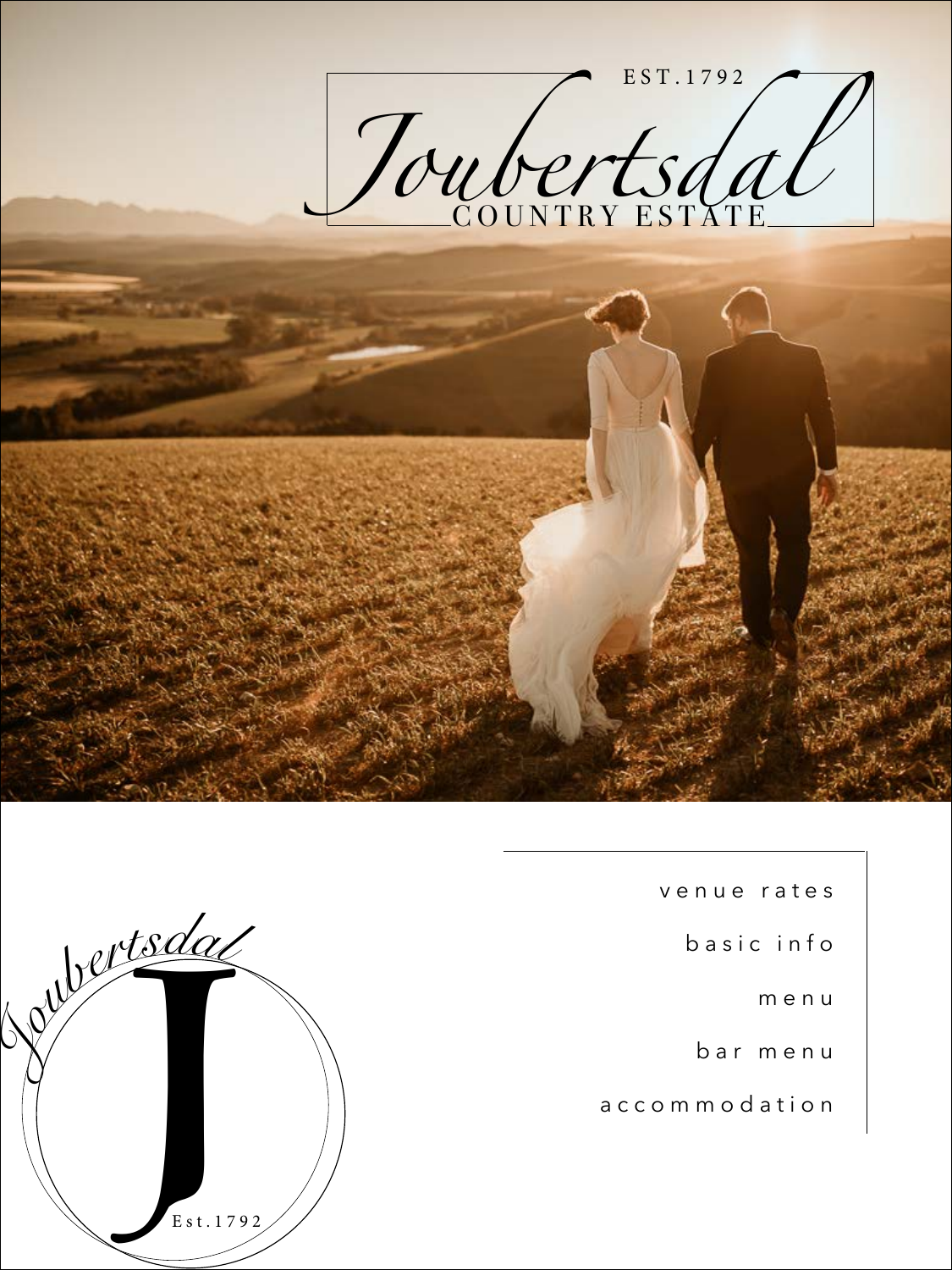Thank you for your interest in Joubertsdal Country Estate. Nestled at the foot of the Langeberg mountains where dreams and fairy tales become reality – with spectacular views and a picture-perfect backdrop. Our venue is a blank canvas that can accommodate a maximum of 140 guests.

RATES

R 17 250 R 2 000 v e n u e h i r e c h a p e l

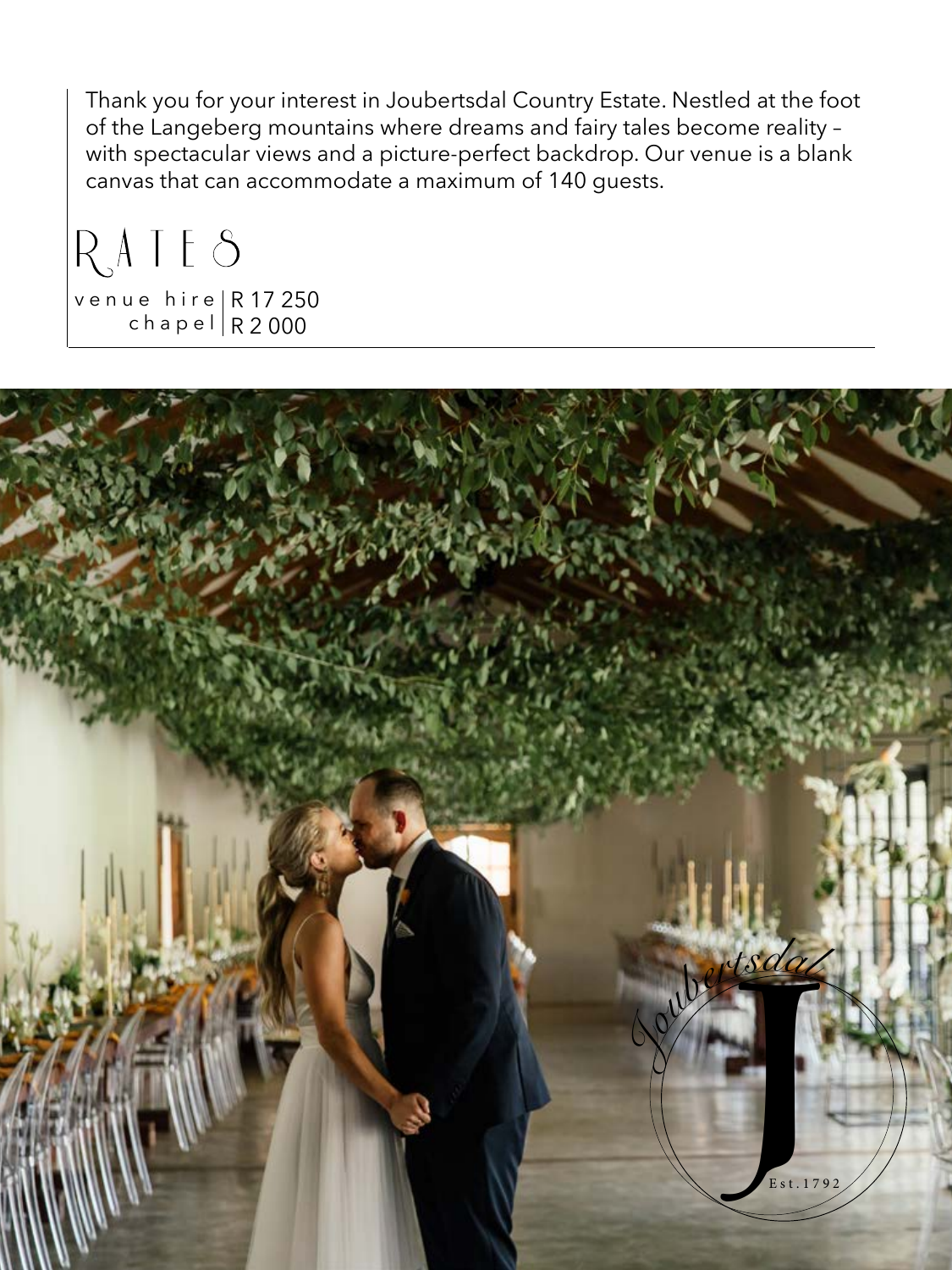## WHAT IS INCLUDED

### CEREMONY IN THE CHAPEL

Seating for 140 guests on hand-crafted wooden benches Table and 2 chairs for signing the register

## PRE-DRINKS

Use of all outside areas including the lawn and the covered stoep Basic set-up of outside areas

## **RECEPTION**

A basic set-up of tables and chairs for your reception that includes our venue's cutlery, crockery and glassware. We provide basic cutlery, crockery and glassware for 140 guests. Any additional cutlery, crockery and glassware can be hired in at your own expense.

 $Est.17$ 

E s t . 1 7 9 2

*Joubertsda<sup>l</sup>*

### BASIC WHITE CROCKERY

Dinner plates Side plates Soup bowls Cups and saucers (100 available)

### SILVER PLATED CUTLERY

Steak knives Table knives Table spoons Soup spoons Table forks Dessert Forks Coffee spoons Cake forks

16 Glass Water Jugs

### FURNITURE FOR OUTSIDE USE

4 Wine barrels with black Joubertsdal umbrellas plus 12 Oak chairs 6 hand-crafted wooden benches 1.5m each 4 big ottomans with cushions

## A D D I T I O N A L R 50 P E R P E R S O N T H A T IN C L U D E S T H E FOLL O W IN G

21 Raw Wooden tables (2.4m x 1m) 140 Wooden chairs 1 Round Oregon Wedding cake table (1m x 1m) Wine glasses Champagne glasses 2 x Wine barrels for inside use 1 x staff member for basic set up of tables (on the day prior to your event) which includes the setting of cutlery and crockery only. Floor manager for the duration of the event from the afternoon till end Built in sound system with DJ Booth Should you choose not to use our blackwood chairs R15 per person will be deducted from the R50pp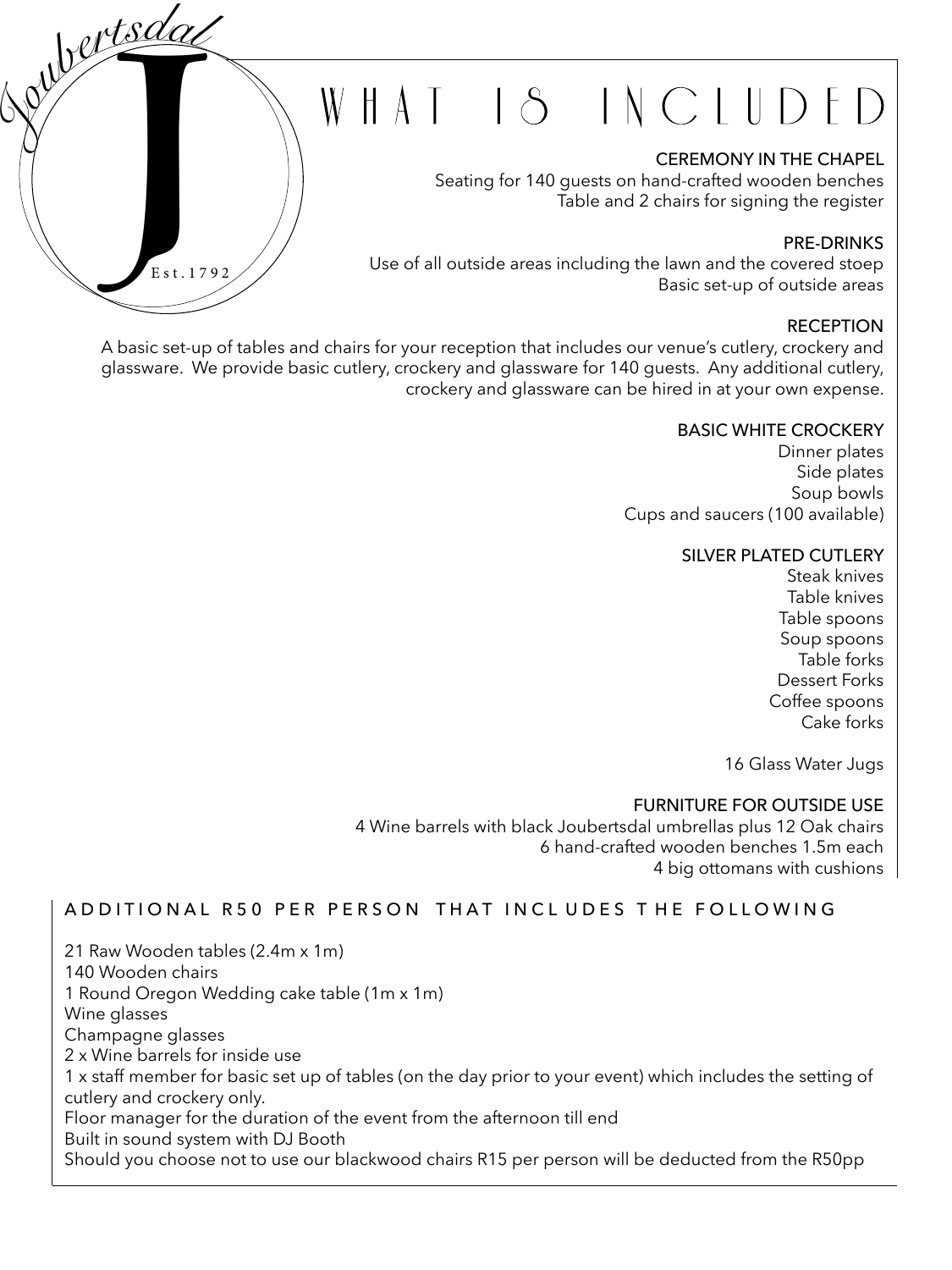## EXCLUDE  $AA \mid \Delta$

Wedding planner / coordinator / final touches Catering Bar beverages Flowers and all décor Staff to help with unloading ect DJ Photographer Waiters Generator (available on request @ R1500 plus petrol used)

We will supply you with a list of accredited vendors for the above, including a list of accommodation in close proximity of the venue.

Important: Please note ESKOM has recently implemented load shedding throughout South Africa, should it be necessary to start the generator during anytime for the preparation of your wedding (kitchen) or throughout the event above charges will apply. Currently there is no load shedding however the situation may change without much notice from Eskom.

## $H \vdash C \vdash A P \vdash P$

We offer an on-site chapel which seats up to 140 guests. The cost to use our chapel is R2000.00. Kindly arrange with your preferred Minister to lead the sermon, alternatively we can suggest a local Minister.

## GENERAL INFORMATI

Our venue closes @ 00h00. Should you wish to extend the duration of your event; an additional fee of R1000 will be charged per hour to your account, plus overtime for staff calculated at R100 per hour per staff member. The venue will close strictly no later than 01h00.

Bar staff overtime:

## R100 per hour extra

The venue will not be opened on Sundays for any collections, except on prior arrangement and then only briefly. The venue will be unlocked on Monday morning at 7:30am.

## $C$  A I E R I N  $G$

Catering will only be done by Joubertsdal's in-house caterers Cape Winelands Catering; this team is passionate about food and delivering only the best quality food that fits our high standards. Every bride will be able to customize her own menu from our options provided.

The final menu needs to be finalized 6 weeks prior to the event.

Waiters will be charged for your account @ R45 per waiter per hour, plus travelling costs. Typically, we work on 1 waiter for 20 guests and on average they work 8 hours. Should your menu be plated additional waiters will be required.

## ON THE DAY COORDINATION

Perfect for couples who have already done all the planning and require us to make sure everything runs smoothly on the day. We offer this service at R5500 excl.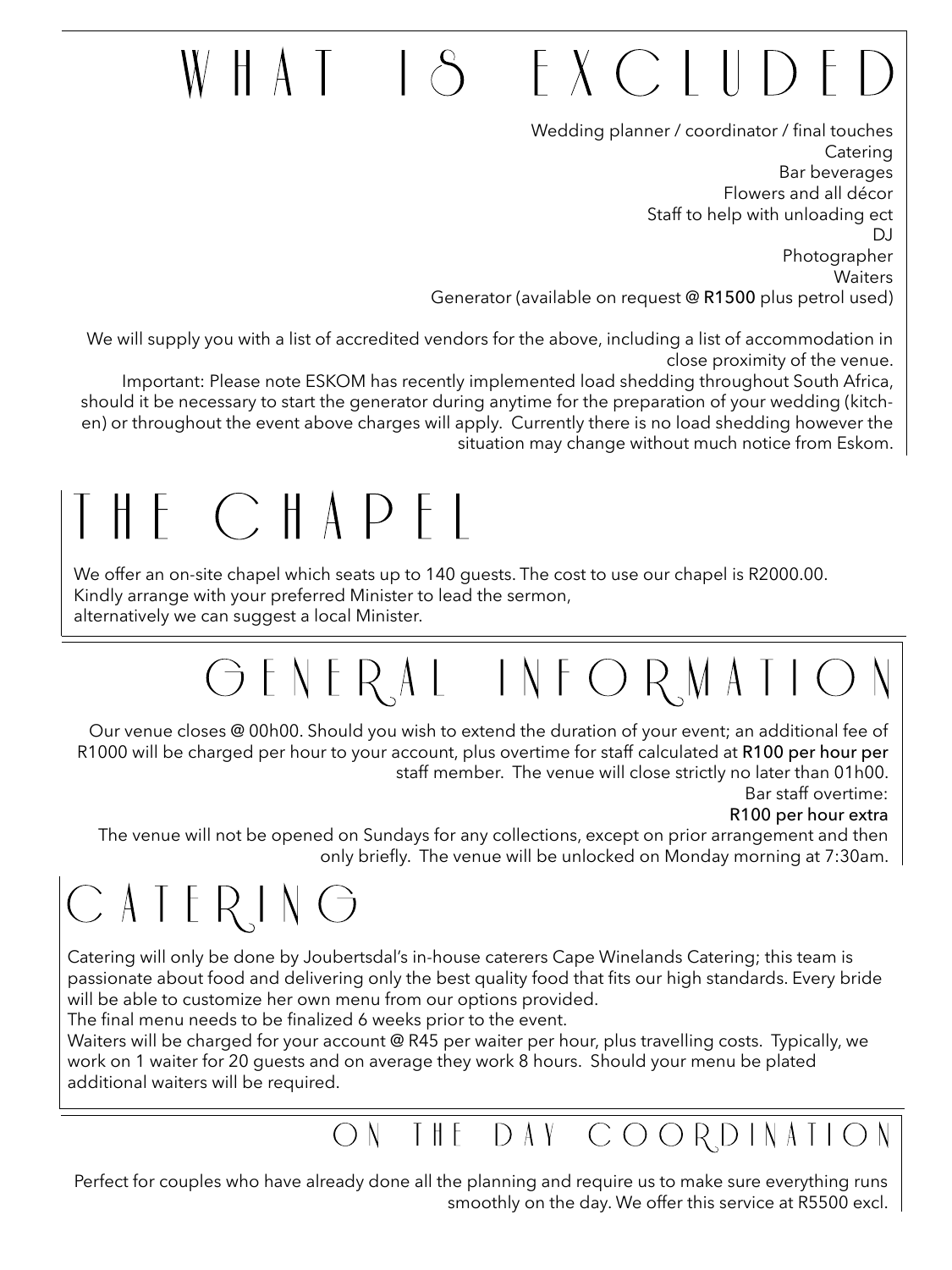# BAR FACILITIE

The bar will be managed by Joubertsdal staff and will not be outsourced to any other party. The bar facility includes serving of pre-drinks, handling of all beverages and the bar service from the bar counter. Our bar facility cost is R1750 for the duration of your event which includes: - Use of the bar until 00h00, or later.

- 2 Barmen

- Ice

- Glasses

- Ice buckets for the tables

No corkage fee will be charged for wine and champagne brought in for the tables (limited to 1 bottle champagne per table and 2 bottles of wine per table regardless red or white wine)

In the event of an open bar tab, a deposit of R150 p/p is payable 2 weeks prior the function. If this limit is exceeded during the event, the tab will be closed and the bar facilities will be cash. Please ensure that communication between the venue manager and yourself is very clear. Should there be a balance left from the deposit, it will be refunded 7 days after the function date.

A corkage fee of R30.00(excl.) is payable should you choose to supply your own wine other than the wine provided on the tables. Corkage is only charged for bottles that have been opened.

# EAKAGE DE

Joubertsdal charges a refundable breakage deposit of R3000.00, to be paid together with the final invoice 30 days prior the function date, for any damages to the property and breakage/losses. This deposit or balance thereof will be refunded 7 days after the function date.

Joubertsdal offers weekend destination weddings. Mandatory two night booking is required. We offer luxury self-catering accommodation which will add that extra special touch to your wedding: Neanderhole – Sleeps 8-10 guests Results R4800 per night The Cottage – Sleeps 4 R1500 per night Mountain View Cottage I - recommended for the honeymoon suite R1250 per night Nooitgedacht – Sleeps 12 guests R5000 per night R1250 per night Mountain View Cottage II

A 50% deposit of the total hire fee (venue basic fee including the per person rate of R50pp) is required within 7 days of making the booking in order to finalize the reservation.

All rates exclude 15% VAT and is payable on final invoice.

The full payment of the total function and accommodation fee must be paid in full no later than 30 days prior to the function.

Should a cancellation occur between 30 days after your initial booking and 3 months prior to your wedding date Joubertsdal will retain your deposit.

If a cancellation is made within 3 months prior to your wedding date our management will request a full payment as per our initial quotation that you signed.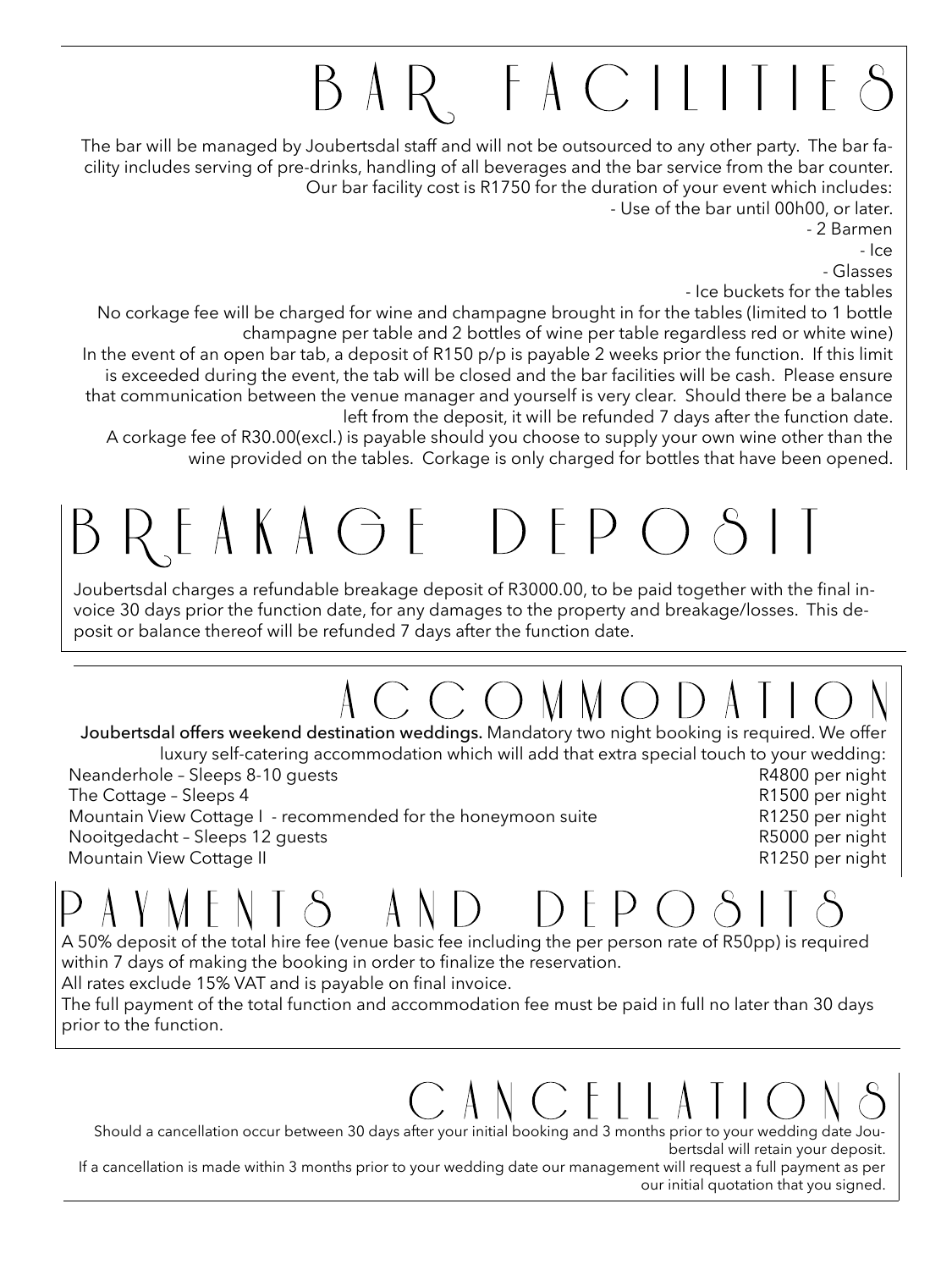Our office is open Monday – Fridays from 08:30 – 16:00 Viewings are allowed by appointment only Tuesday - Fridays. Should you wish to view over weekends please arrange accordingly. The bridal party is welcome to make 3 appointments prior to the function date. Each appointment is restricted to 1 hour each. All visits are by appointment only.

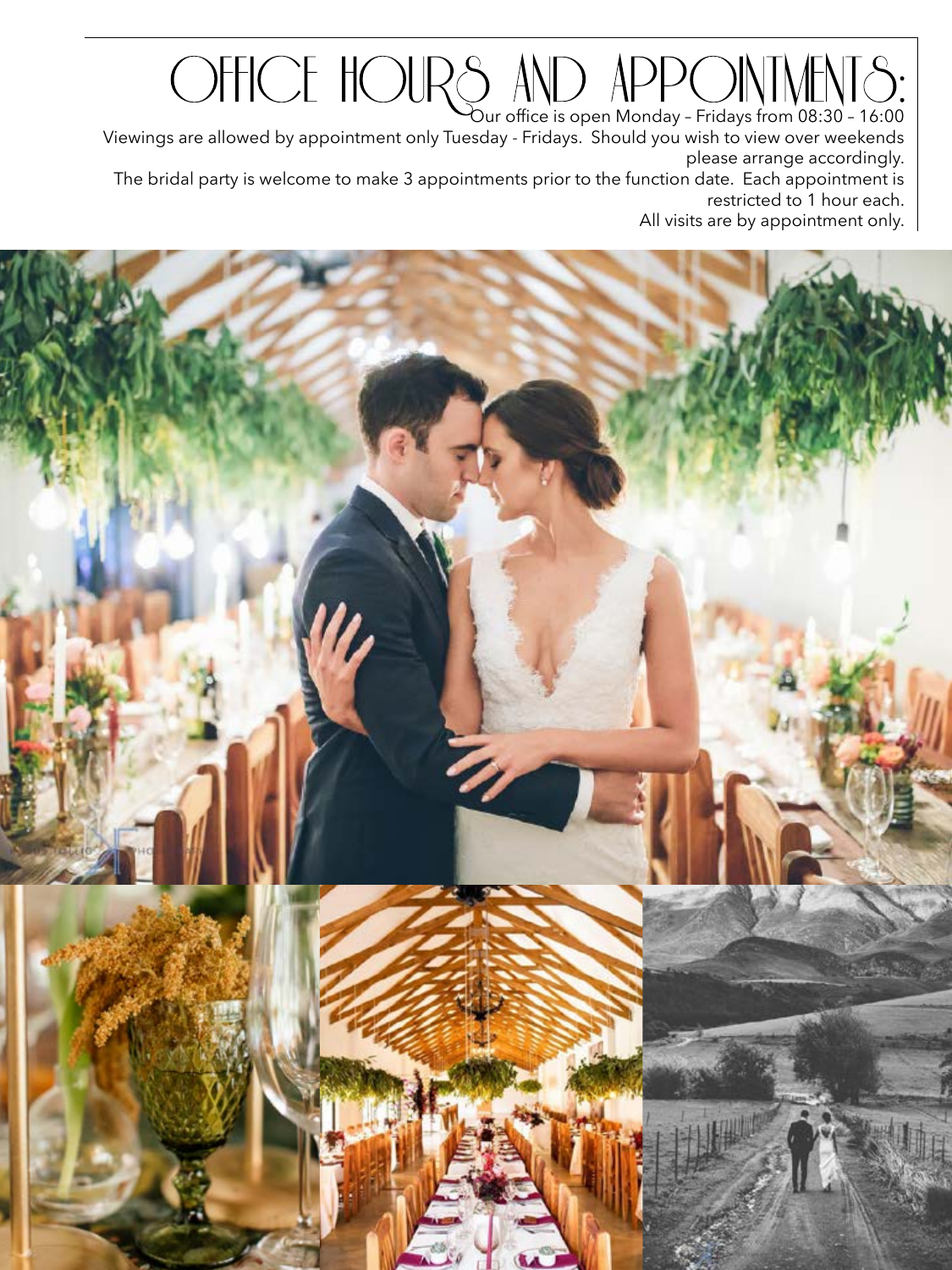## Build your own menu to your taste and budget! The harvest table

with the selection of 2 or 3 from the canape list is a very popular choice. Should you wish to just offer canapes we advise you choose between 4 or 5 different canapes from below given list

- To be served by the waiters price pp -Smoked salmon and avo Californian wraps R20
- -Smoked ham, Parma ham and cream cheese roulade R22 -Chicken and mango spring rolls served
	- with sweet chilly / soya source  $|R18\rangle$
- -Bruschetta served with smoked chicken and sweet mustard  $\mid$  <code>R16</code>
	- -Salmon mousse crostini R12
	- -Mini chicken sosatie served with sweet chilly  $\mid$  <code>R18</code>
	- -Mini steak sosatie served with coriander pesto  $|\mathsf{R25}|$ 
		- -Sticky sesame seed meatballs R12
			- -Pork belly bites R25
			- -Parma ham and melon on a stick  $\mid$  <code>R15</code>
				- -Cucumber and hummus bites R10
					- -Our famous Vetkoekstokke R10
			- -butter chilli or lemon garlic prawn R25
				- -marinated mushrooms R15
				- -tacos with pulled pork  $\mid$  **R25** 
					- -skinny fries R15

Harvest Table R95pp

A selection of artisan breads and 'roosterkoeke' served with butter, green figs, selection of pate's, tzatziki, hummus and locally sourced cheeses. Our famous VETKOEKSTOKKE is a guest favorite and is freshly served throughout the duration of predrinks. The table is decorated with fresh fruit in season, crostini with tomato salsa and basil pesto.

Add a selection of cold meats and salami's to the above harvest table: extra R25pp

Selection of soups served with the harvest table: R17pp Choose 2:

- Butternut soup
- Potato and leek soup
- Thick vegetable soup
- Creamy Mussel soup

To keep our menu's affordable, you are more than welcome to add biltong and droë wors as well as nuts to the harvest table. We can also supply this at an additional cost if preferred.



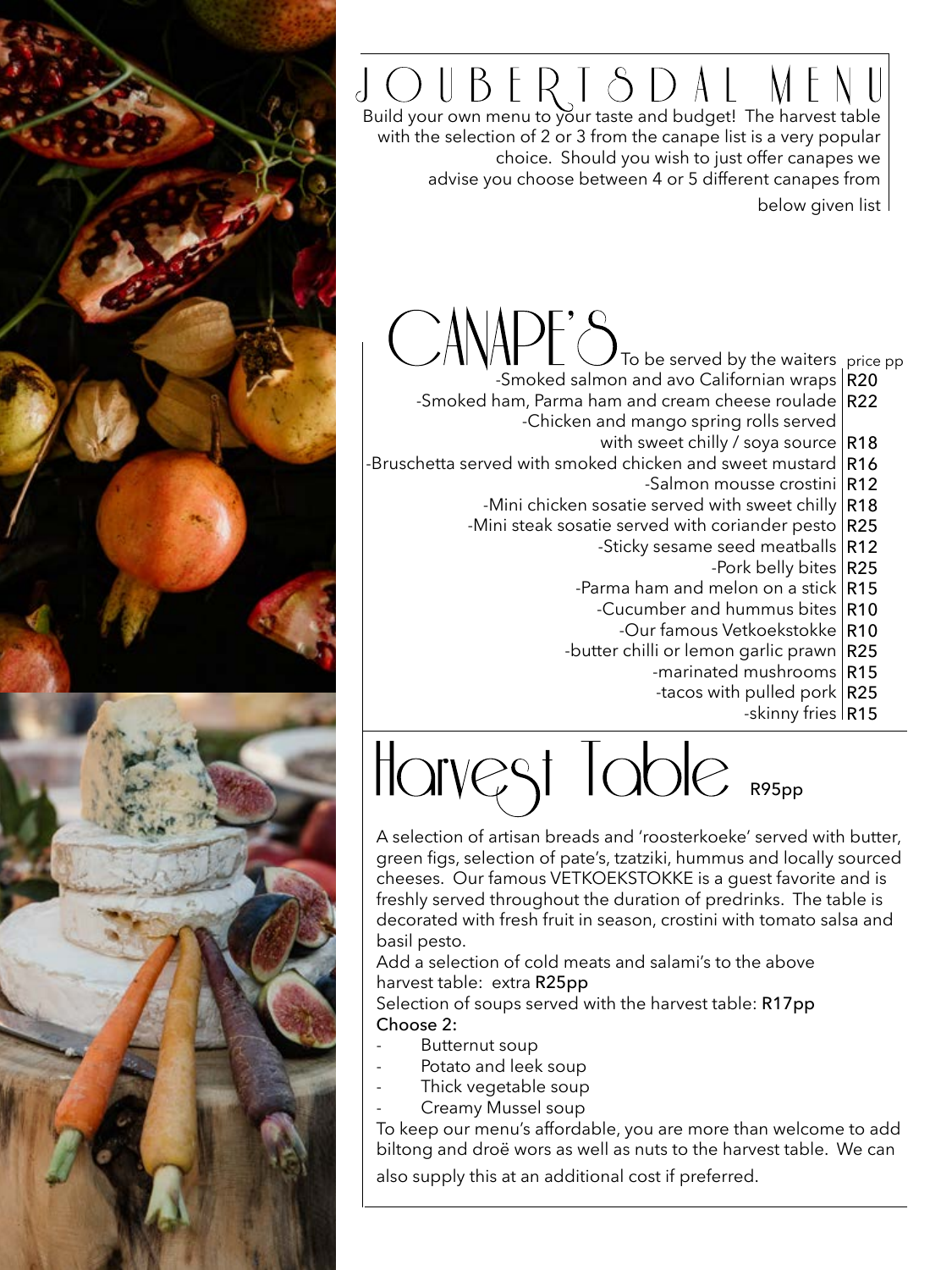## OPTIONAL FOR COLD DAYS R10 pp

1. Sherry served in a Shot Glass 2. Glühwein served in a Tin Cup 3.Traditional Melkkos served in a Tin Cup

## PLATED STARTER

price pp

- -Smoked salmon and avocado rosti R65
- -Spinach and ham roulade served on greens R50
- -Philo Pastry Parcel with a creamy chicken filling R55
	- -Chicken and avocado salad R50
- -Biltong and rocket salad served with parmesan shavings  $\mid$  **R60**

MAIN COUR

– Served either buffet / plated or family style. Choose your meat + starch + vegetables + salad

# $\mathcal{M} \vdash A \bot$

- -Roasted filet served medium with a red wine, price pp
	- mushroom or pepper sauce R160
		- -Slow cooked Lamb Shank R180
	- -Roast leg of lamb served with gravy R120
		- -Beef roll served with gravy R100
	- -Oxtail served with a hint of Sherry R120
- -Chicken roll served with a mango or apricot chutney R90

## ADD A SECOND PORTION OF MEAT

- R80
- -Boneless pork neck with muscadel sauce R50
	- -Gammon served with a mustard sauce R65
- -Chicken roll served with a mango or apricot chutney -Individually served lamb knuckle parcel or lamb R70
	- knuckled pie in ramekins R65
	- Coronation chicken served with mango(in season) R55

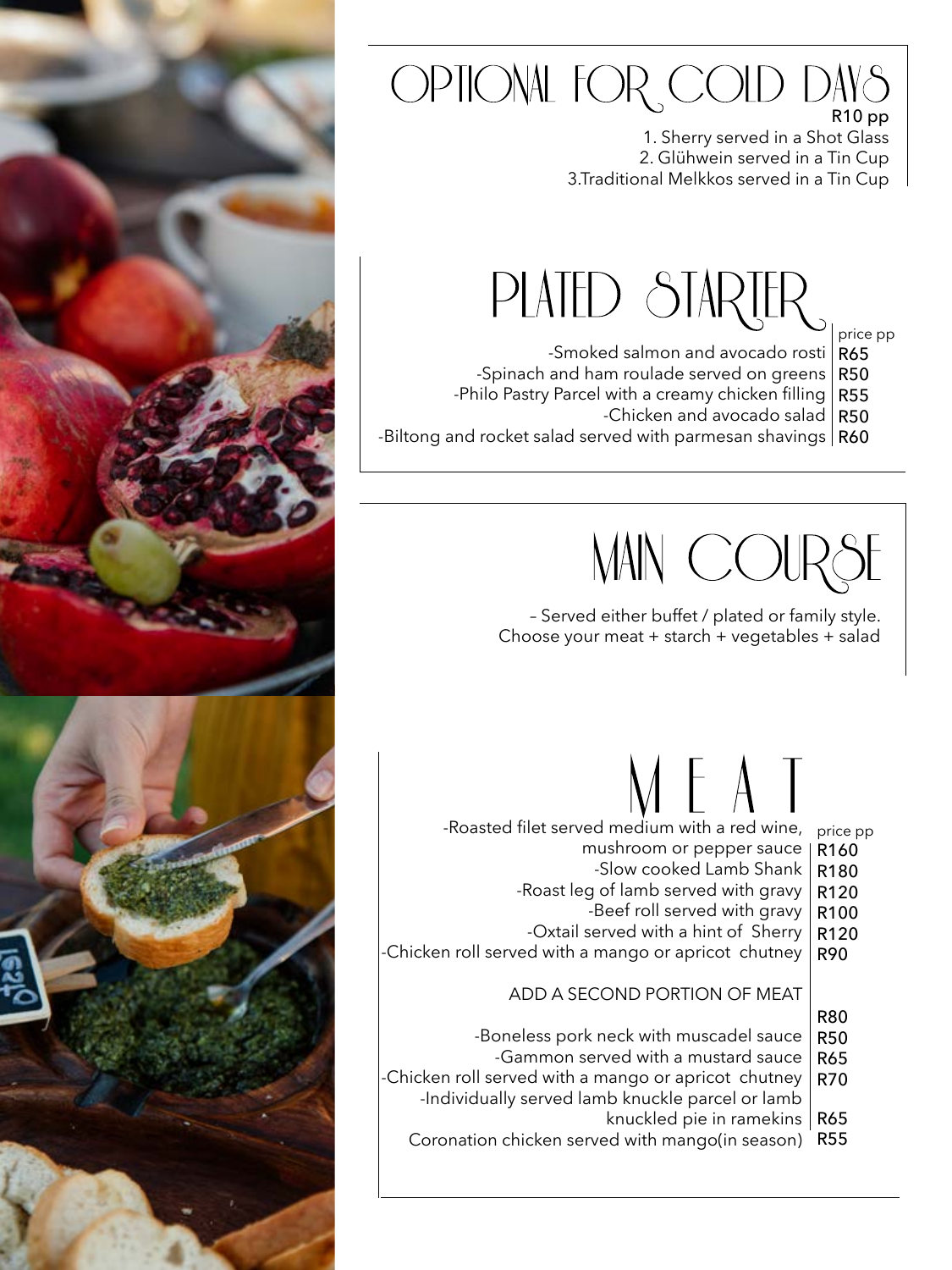# STARCH

### price pp

-Bed of chucky mash made with avocado oil

- and coriander leaves R17
- -Mash balls with cream and cheese R17
	- -Potation wedges R17
- Your choice of rice: Basmati | Brown R10
	- -Flavored rice R15
- -Couscous R17
	- -Baby potatoes with garlic and butter  $\mid$  **R17**

# VEGETABLES

price pp

Roast Veggies

- selection of butternut / peppers / beetroot / baby marrow
	- and carrots R25
- -Sugar snaps, baby peas & leaks R20
	- -Pumpkin fritters with caramel sauce and pumpkin seeds  $\mid$  <code>R20</code>

# SALAD

price pp

- -Beetroot, rocket, feta and roast seeds R15
- -Watermelon, rocket, feta, red onions&balsamic (served in season) R15
- -Baby spinach with bacon bits, rosa tomatoes, avo and feta  $|\,\mathsf{R20}\>$ 
	- -French beans, apricots and roast almond flakes  $\mid$  <code>R15</code>
- -Joubertsdal Seasonal Salad R15
	- -barley wheat salad with fresh mediterranean falvours R15
		- coleslaw with nuts and asian dressing R15



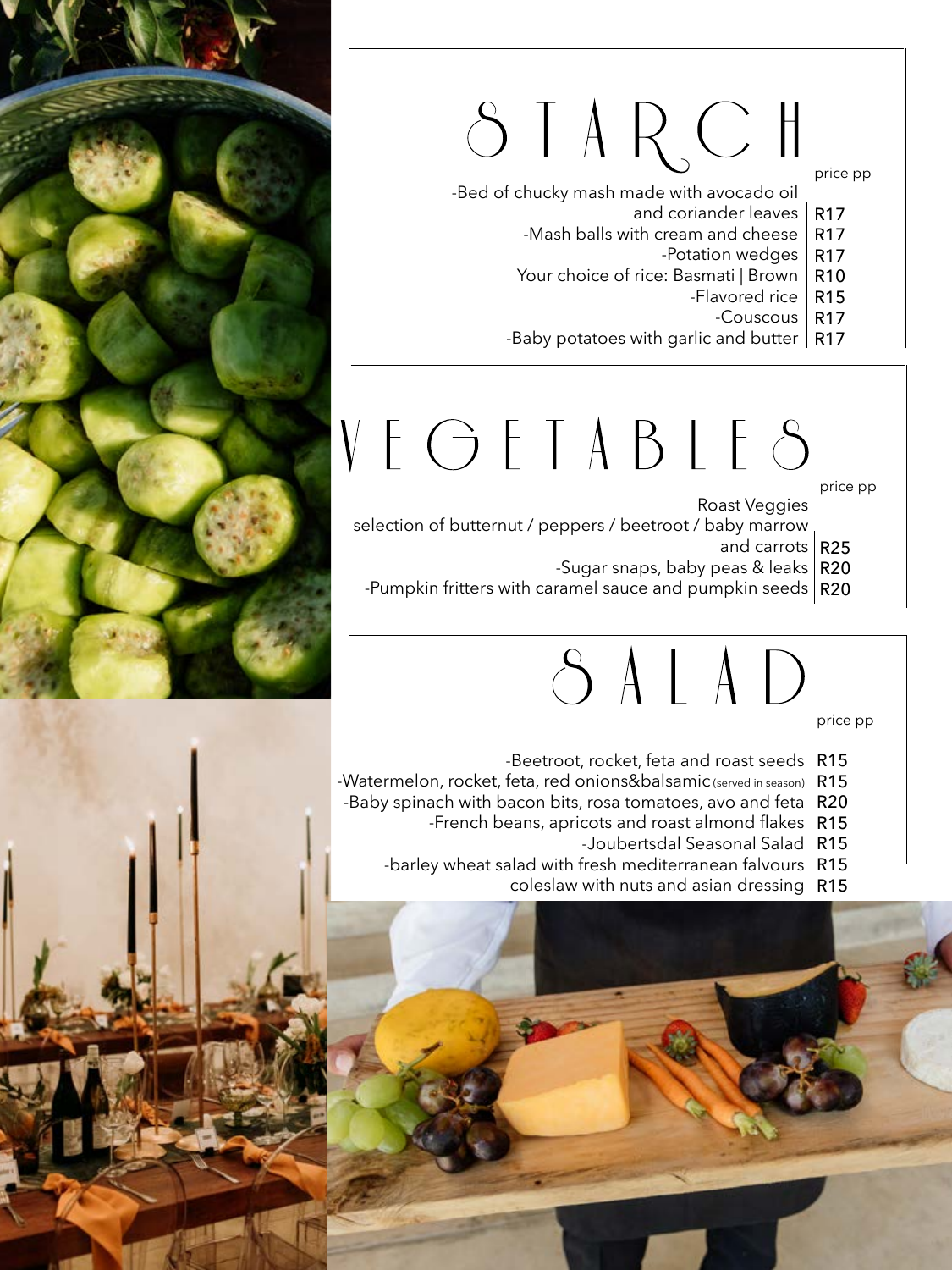

# DESSERT

## All desserts are served in individual portions

- -Cheesecake with fresh fruit | R40
	- -Frozen lemon meringue R40
- -Chocolate mouse with peppermint bits R40
	- -Strawberry delight R40

price pp

 -Traditional Malva Pudding with custard <u>oriente de la contrada de la contrada de la contrada de la contrada de la contrada de la contrada de la contra</u> R40

selection of Brownies, Rice Krispie Treats, White chocolate splinters with nuts and berries, truffles, fruit sticks (4-5 pieces per person) R70

hiring of glassware not included in pricing

Should you have a family recipe that you would like to have incorporated into your menu please feel free to discuss with us or should you have any other meal requirements that are not on this list please don't hesitate to ask!

Please note prices given are a guidline only and subject to change. Prices will be confirmed in your final quotation.

IN-HOUSE CATERERS CONTACT DETAILS Cape Winelands Catering Ronel Smuts smutsronel@gmail.com 082 415 1584



**WINES** We have a selection of local wines that will be available:

> Bonnievale Wines Selection of KWV

Please send your wine requirements for prices and quotations.

We are also happy to source local wines from the area should you have a specific requirement

 Should you wish to bring your own wine, a corkage fee of R30 per bottle will be applicable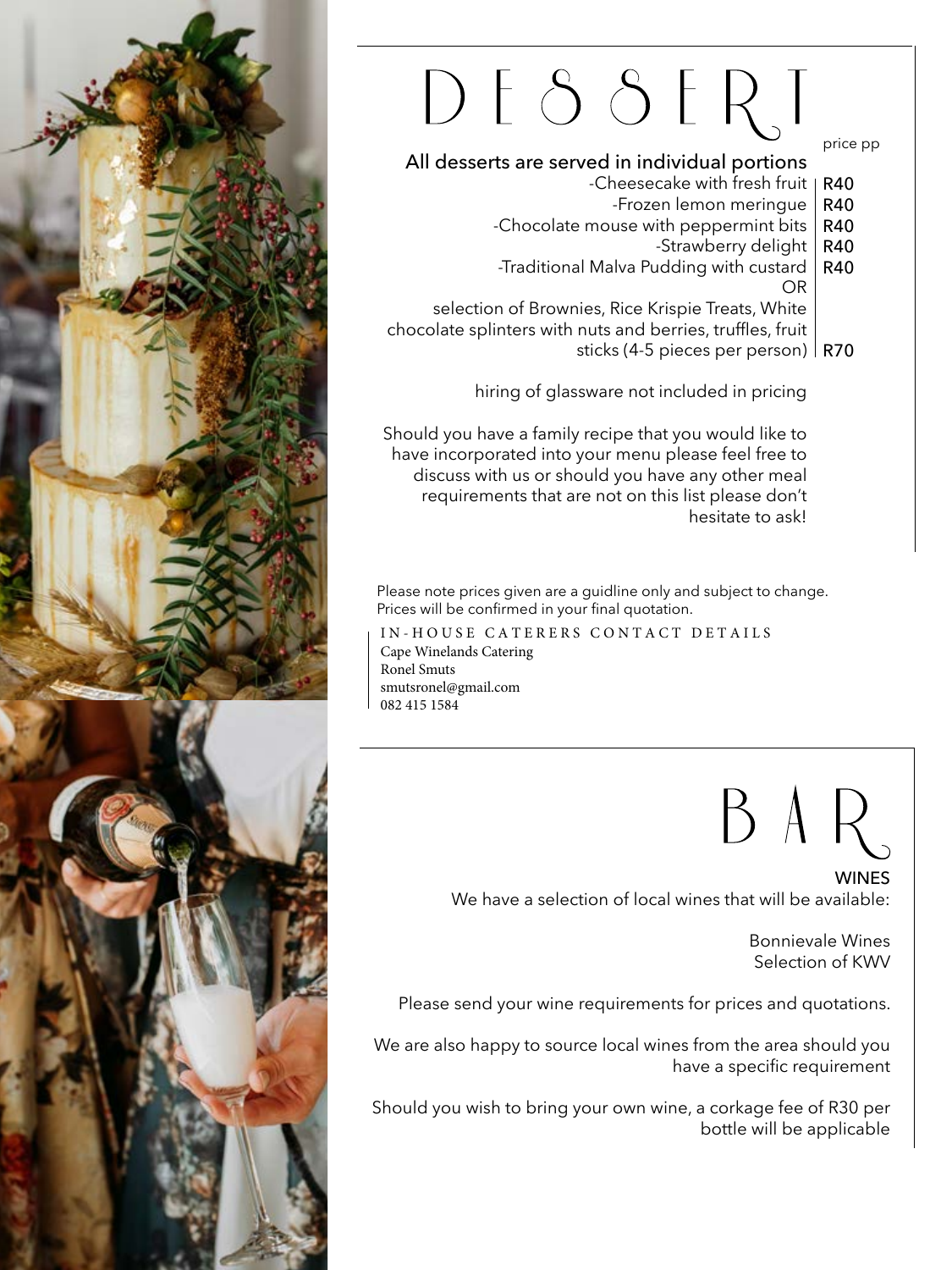

# $BAR$

## **BEERS AND CIDERS**

Castle, Castle Light, Black Label, Amstel, Windhoek Hunters Dry, Savanna Dry and Light R20 R20

### **KWV, Olof Bergh Brandy / KWV Gin / Smirnoff Vodka**

single to the contract of the contract of the single single R15

price

double R30

## **Bells, Red Label Whiskey / Captain Morgon Rum**

- single R20
- dubble R40

## **Jameson Whiskey**

- single R25
- dubble R50

### **Selection of shots will be available**

- Tang R10
- Cookies & Crazy R10
	- Libido R10
	- PO-10-C R10
	- La Vodka R20
	- Jagermeister **Tequila** R20 R20